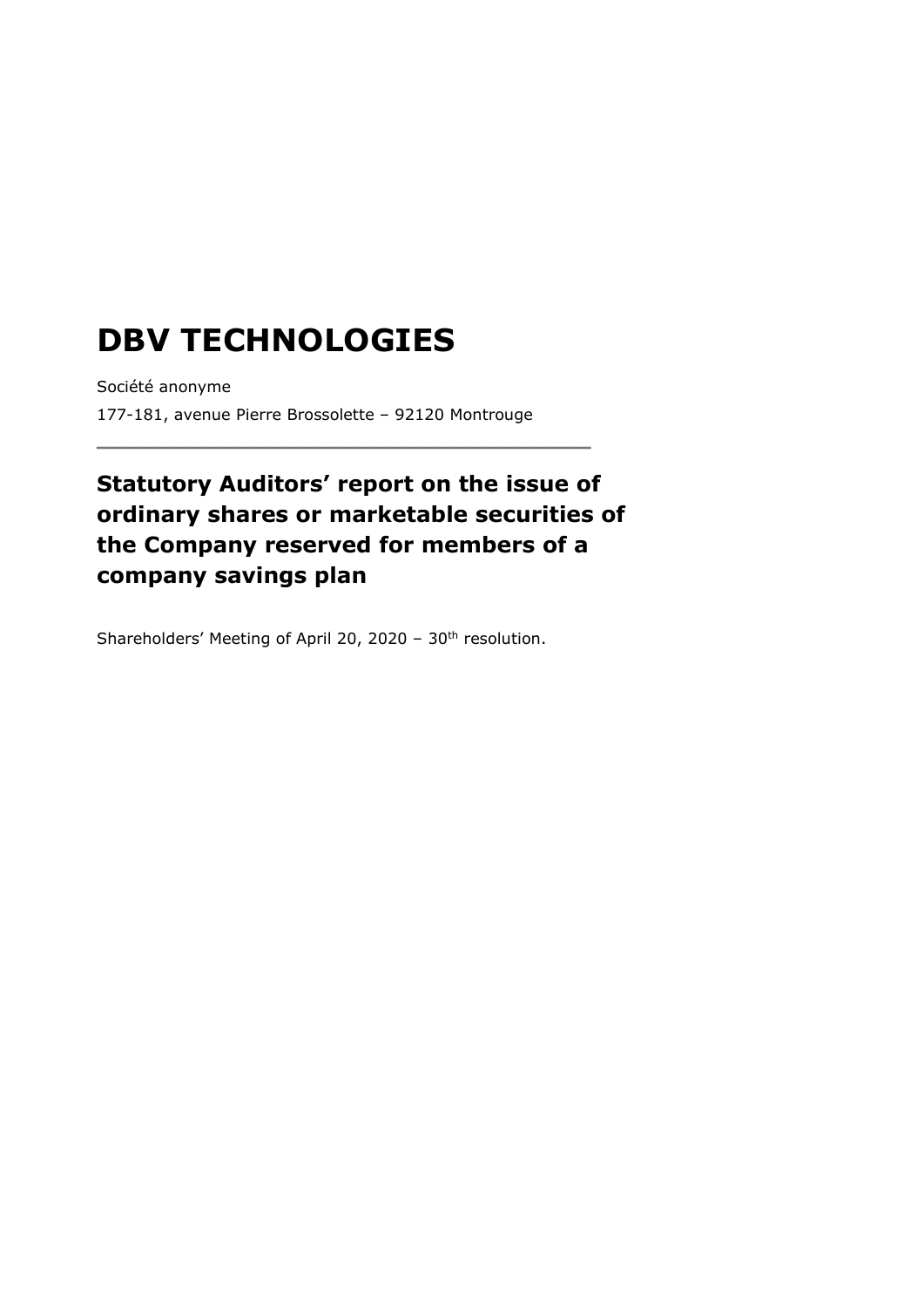## **DBV TECHNOLOGIES**

Société anonyme

177-181, avenue Pierre Brossolette – 92120 Montrouge

**\_\_\_\_\_\_\_\_\_\_\_\_\_\_\_\_\_\_\_\_\_\_\_\_\_\_\_\_\_\_\_\_**

## **Statutory Auditors' report on the issue of ordinary shares or marketable securities of the Company reserved for members of a company savings plan**

Shareholders' Meeting of April 20, 2020 - 30<sup>th</sup> resolution.

**\_\_\_\_\_\_\_\_\_\_\_\_\_\_\_\_\_\_\_\_\_\_\_\_\_\_\_\_\_\_\_**

To the Shareholders,

As Statutory Auditors of your Company and in accordance with the procedures set forth in Articles L. 228-92 and L. 225-135 *et seq.* of the French Commercial Code (*Code de Commerce*), we hereby report to you on the proposed delegation of authority to the Board of Directors to decide the issue of ordinary shares or marketable securities granting access to equity securities to be issued, with cancellation of preferential subscription rights, reserved for members of one or more company or group savings plans set up by your Company or its French or foreign affiliates, that may not represent more than 2% of share capital as of the date of the decision made by Board of Directors to perform this increase, a transaction on which you are asked to vote.

Shareholders are asked to approve this issue pursuant to Article L. 225-129-6 of the French Commercial Code and Articles L. 3332-18 *et seq.* of the French Labor Code (*Code du travail*).

Based on its report, your Board of Directors proposes that shareholders authorize it, for a period of 26 months, to decide one or more issues and cancel your preferential subscription rights to the marketable securities to be issued. Where necessary, the Board will set the final issue terms and conditions of this transaction.

This is a free translation into English of the statutory auditors' report issued in French and is provided solely for the convenience of English speaking *readers. This report should be read in conjunction and construed in accordance with French law and professional auditing standards applicable in France.*